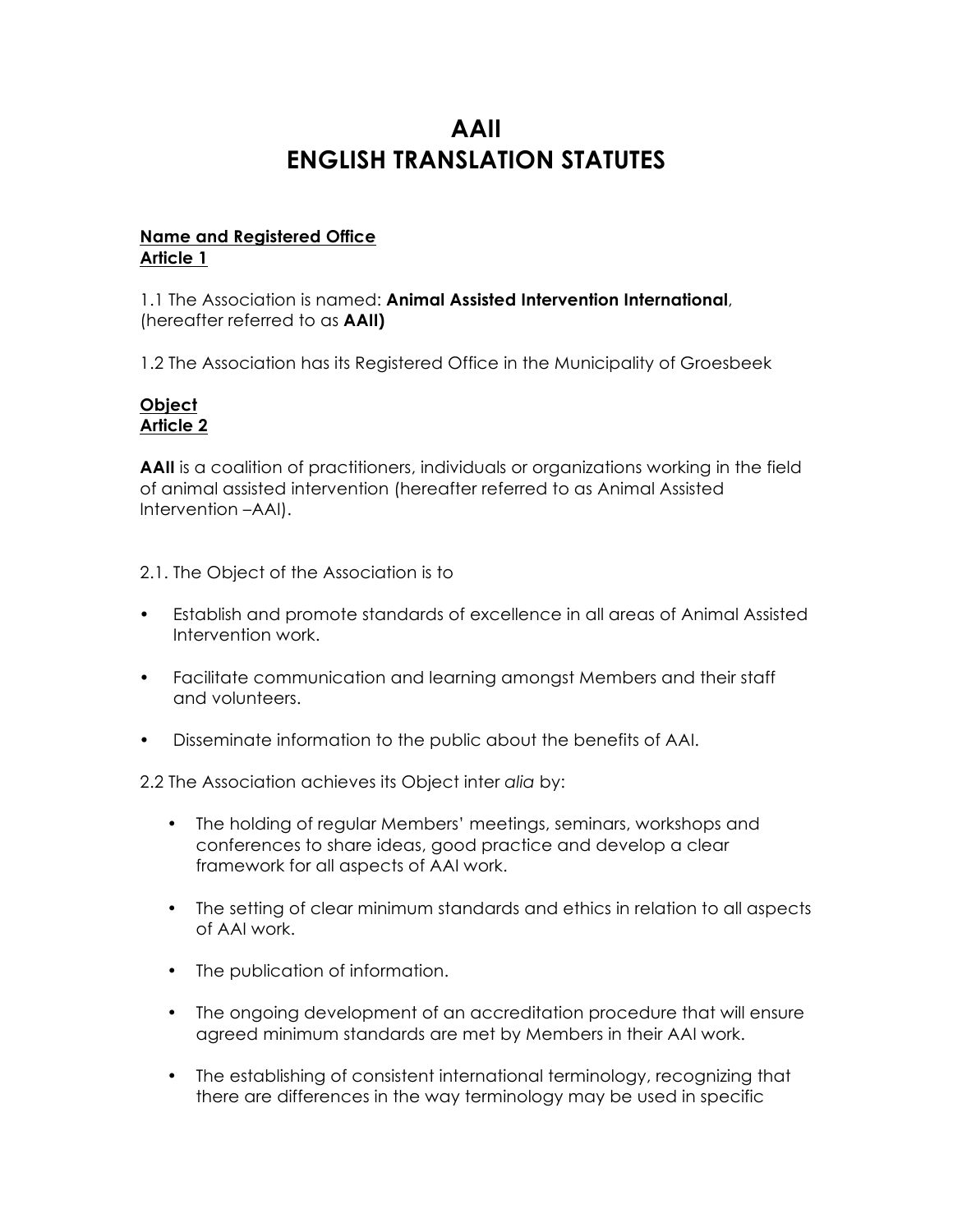countries.

#### **Membership Article 3**

3.1 The Association has Full Members and Associate Members. Wherein these Statutes Members are mentioned, Full and Associate Members are meant, unless a specific distinction is made. Associate Members have the same rights and duties as Full Members except the right to vote or to be elected onto the Board.

3.2 Members are either organizations and/or individuals depending on the field of AAI wherein they are working as outlined in Section 3.4

3.3 Only organizations and/or individuals can be Member who demonstrate performance consistent with (AAII ) minimum standards within the Field in which they are working, and who continue to respect those standards. Only organizations and/or individuals can be Member who agree with the Object of the Association and who want to participate effectively in the activities of the Association.

3.4 Membership is therefore open to organizations and/or individuals working in the following fields:

**3.4.1. Animal Assisted Therapy-(AAT)**– open to organizations or individuals with formal qualifications in a relevant discipline as described by Internal Regulation according to article 18 of these Statutes.

**3.4.2. Animal Assisted Education – (AAE)-** open to organizations or individuals with formal qualifications in a relevant discipline as described by Internal Regulation according to article 18 of these Statutes.

**3.4.3. Animal Support –(AS)-** open to organizations that train animals and their handlers as described by Internal Regulation according to article 18 of these Statutes.

**3.4.4. Animal Assisted Activity-(AAA)** – open to organizations that are active in the field of social and recreation based animal assisted activities and visits as described by Internal Regulation according to article 18 of these Statutes.

3.5 Members are a Full Member when they meet the full criteria as described by Internal Regulation according to article 18 of these Statutes. Members are an Associate Member when they only meet the lesser criteria described by Internal Regulation according to article 18 of these Statutes.

3.6 Applications to become an Associate Member are considered by the Board on the written request of the Associate; the Board will decide on this application.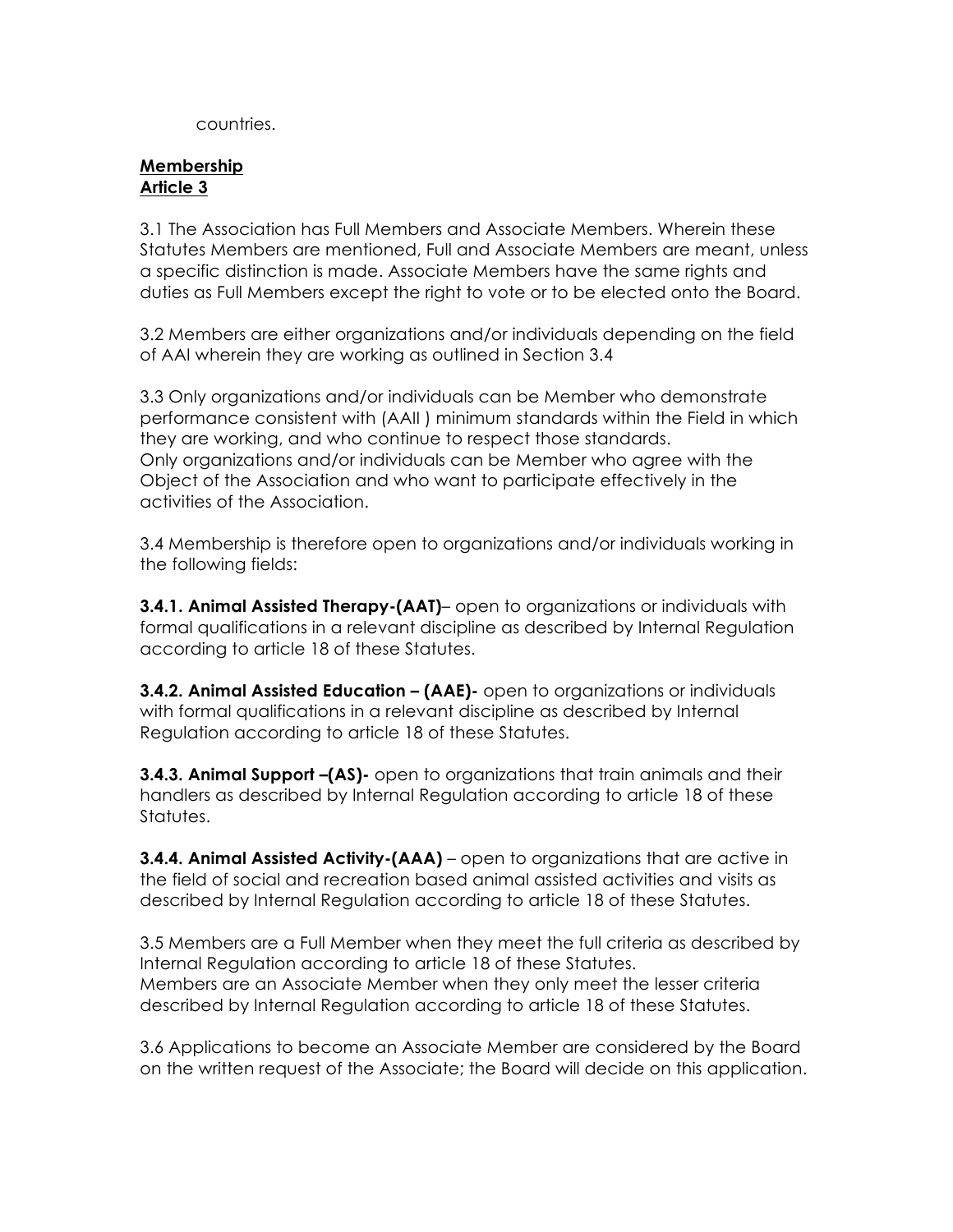The Board will approve all Full Membership applications, with the representatives from each Field on this Board having the right to veto a decision that relates to their specific Field (as described sub 3.4).

The Board will decide on matters on admission with a simple majority.

3.7 When Associate or Full Membership is declined by the Board, an appeal can be addressed to the Appeals Committee within 120 days. This Committee will be appointed by and from Full Members of the area defined in 3.4, to which the candidate in case of admission would belong. The regulations and nominations on this Committee will be further detailed by Internal Regulation.

## 3.8 The Secretary keeps a record of all Members

3.9 Membership is non-transferrable and cannot be acquired by any form of fusion, merger or scission.

#### **Suspension Article 4**

The Board can suspend a Member for a period until the next General Assembly if the Member has repeatedly acted in violation of his obligations as a Member or has seriously damaged the Association through his actions and behavior. The rights related to Membership of the Member during his suspension cannot be exercised.

#### **End of Membership Article 5**

- 5.1. Membership ends:
- a. by the Member terminating his Membership
- b. by the Association terminating the Membership
- c. by exclusion

d. for an organization by its dissolution (or by an individual on the death of the Member)

5.2 As for the Termination of Membership by a Member the following rules apply:

5.2.1. Termination of Membership by a Member can is only possible at the end of the year. It has to be done in writing and be given to the Secretary before the 1st December. The Secretary has to confirm receipt of the termination notice within eight days. If the termination does not happen within these terms, Membership will continue to run until the end of the following year, unless the Board decides differently or unless a continuation by the Member of its Membership cannot be reasonably continued.

5.2.2. Termination of Membership by a Member will be effected within a month after notice has been given of a change in the terms of incorporation of his organization, or in case of a fusion or a merger.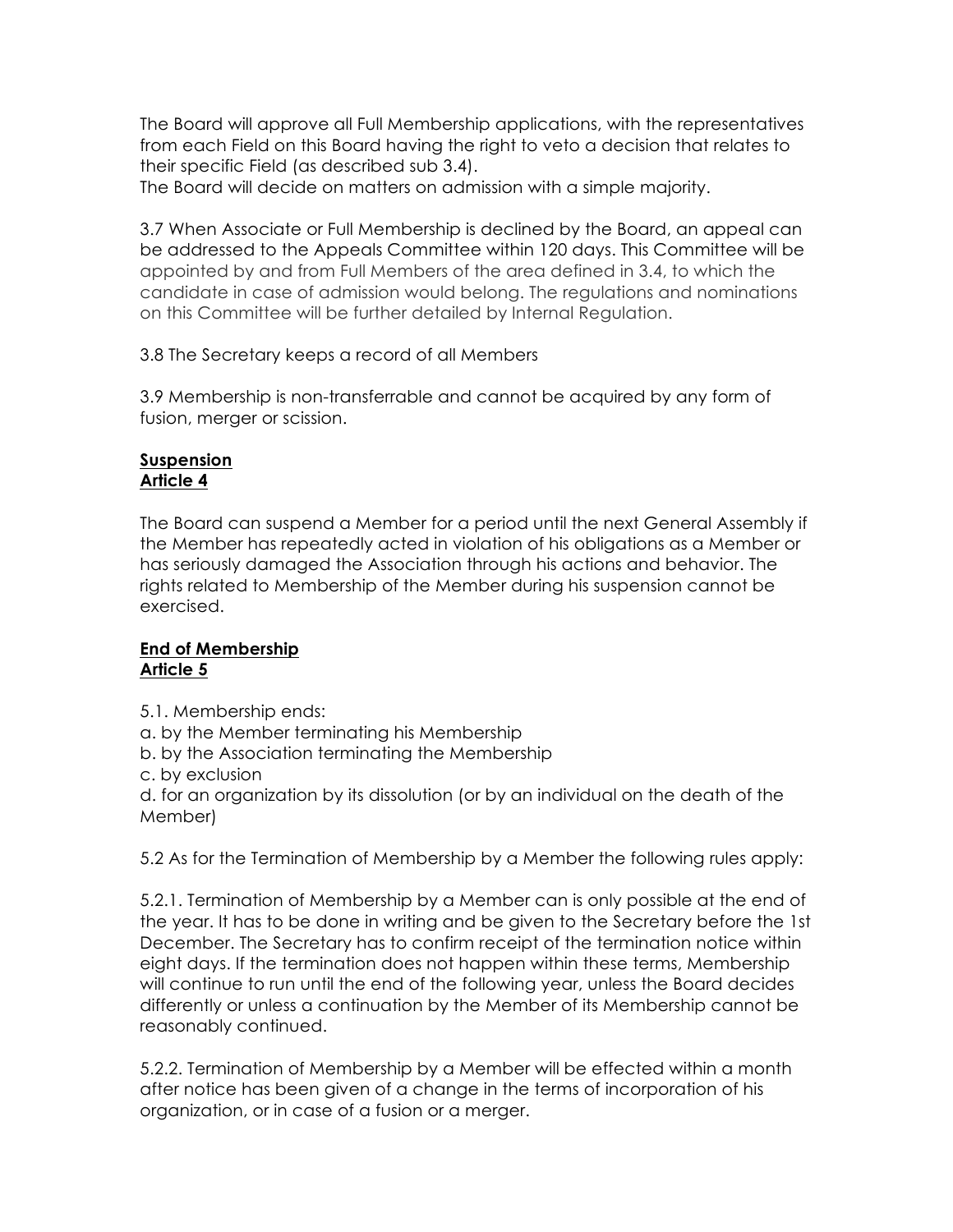5.3 Termination of Membership by the Association can be pronounced by the Board at the end of the Associations year, respecting a delay of three weeks, when the Member, on the 1st of December after having received several written warnings, has not paid his entire Membership fees to the Association or casu quo has not respected at some time his obligations as mentioned in these statutes. Termination of Membership by the Board can take effect immediately where it would be unreasonable for the Association to keep it running. Termination will be given in a written document stating the reasons.

5.4 Exclusion of Membership can only be pronounced when the Member acts or has acted contrary to the statutes, regulations or resolutions of the Association, or when this Member inflicts or has inflicted unreasonable damage to the Association. Notice of Exclusion shall be given without any delay by the Board which will state the reasons. The Member can appeal against the Exclusion to the General Assembly within one month after the receipt of the notification. During the period of appeal, and pending the appeal, the Member is suspended. The decision of the General Assembly on Exclusion is taken by a majority of at least two thirds of the validly cast votes.

5.5 If the Membership terminates during the course of the Association's year, for whatever reasons or causes, the entire annual fee for the whole year is due, unless the Board decides differently.

5.6 In the case of Termination of Membership, a Member cannot avoid an increase of the Members fees conforming to these statutes, notwithstanding the possibility of termination according to section 2 of this article.

#### **Financial Means Article 6**

6.1. Concerning the Financial Means

6.1.1. The Financial Means of the Association are covered inter alia by:

- membership fees
- reimbursement of costs
- donations
- subsidies
- sponsorship
- legacies,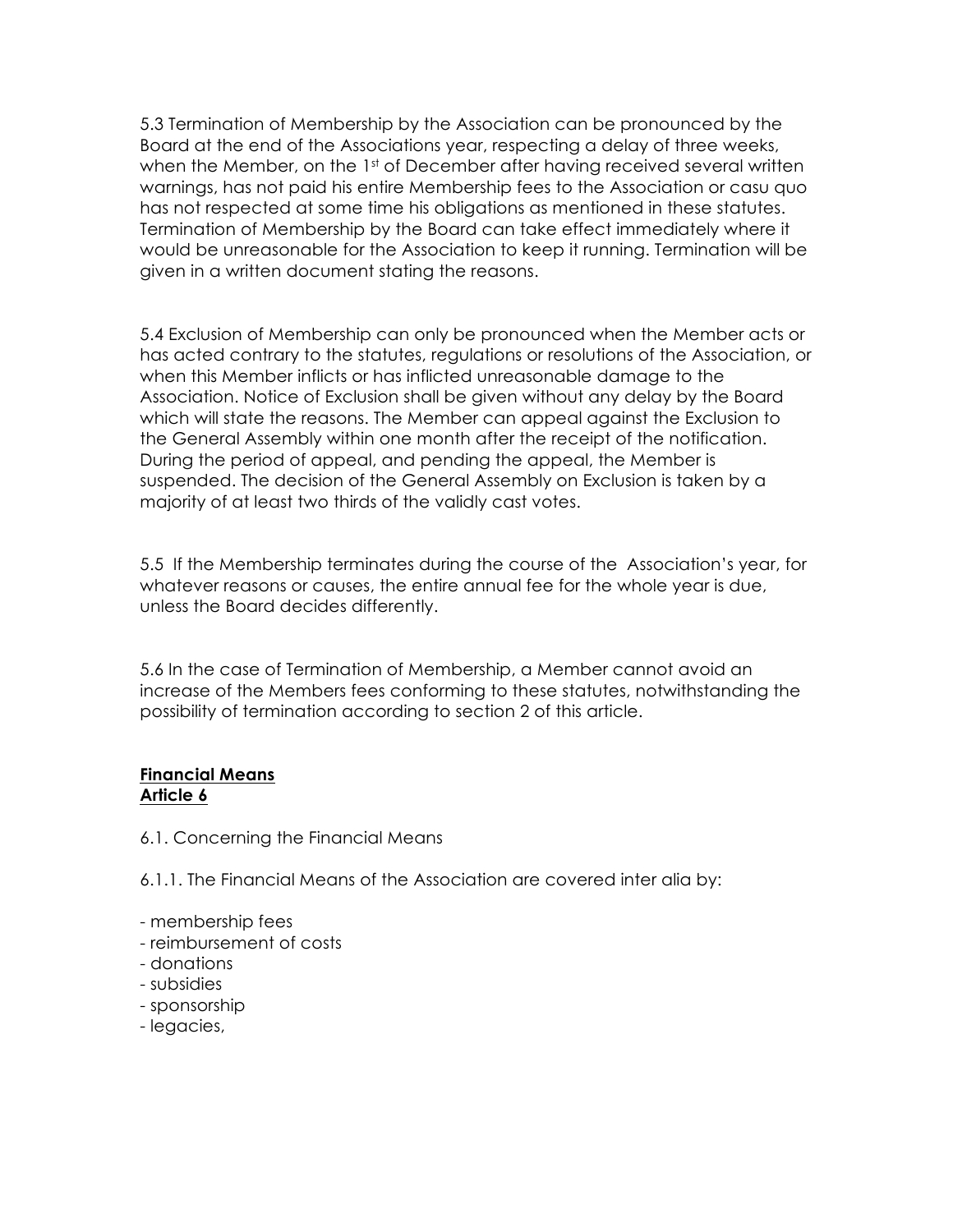6.1.2. Legacies can only be accepted by the Association after the receipt of an inventory.

6.2. Every Member pays an annual Membership fee; the Board will establish the amount before the General Assembly is held, based on the budget and will propose this amount during the General Assembly. The Board can propose different fee levels for Associates and Full Members. The Board can also by Internal Regulations make rules regarding different fee categories. Members will also pay costs or charges decided on by the Board for special activities or unexpected expenditures, if these have been previously approved by the Board on the basis of the budget or another document; these costs cannot be higher than the membership fee.

#### **Board Article 7**

7.1 The Board is charged with the management of the Association in accordance with article 8.

7.2 The Board consists of a minimum of three natural persons. The General Assembly will decide on the number of Board members. If the number of Board members goes under the minimum required, the Board still remains in charge as long as at least two Board members remain in place. The Board must do everything possible to become constituted again as regulated by these Statutes.

7.3 Once the Association has Members from all Fields as referred to in article 3.4, the Board will be ideally made up of 7 people: two elected from the Field as described in article 3.4.1, two elected from the Field as described in article 3.4.2, two elected by the from the Field as described in article 3.4.3 and 1 elected the from the Field as described in article 3.4.4.

7.4 Board members are appointed by the General Assembly; the Board members will be nominated by a minimum of two Full Members of their Field.

7.5 The Board consists of natural persons. Every Board member must be a minimum of twenty one (21) years of age.

7.6 The Board will elect within its members a Secretary and a Treasurer, a President and if necessary, a Vice-President.

7.7 Each member of the Board can be dismissed or suspended by the General Assembly. A resolution on dismissal or suspension can only be taken with two thirds of the votes validly cast in a General Assembly. Suspension that is not followed within a month by a resolution to dismiss terminates as a result of this lapse of time.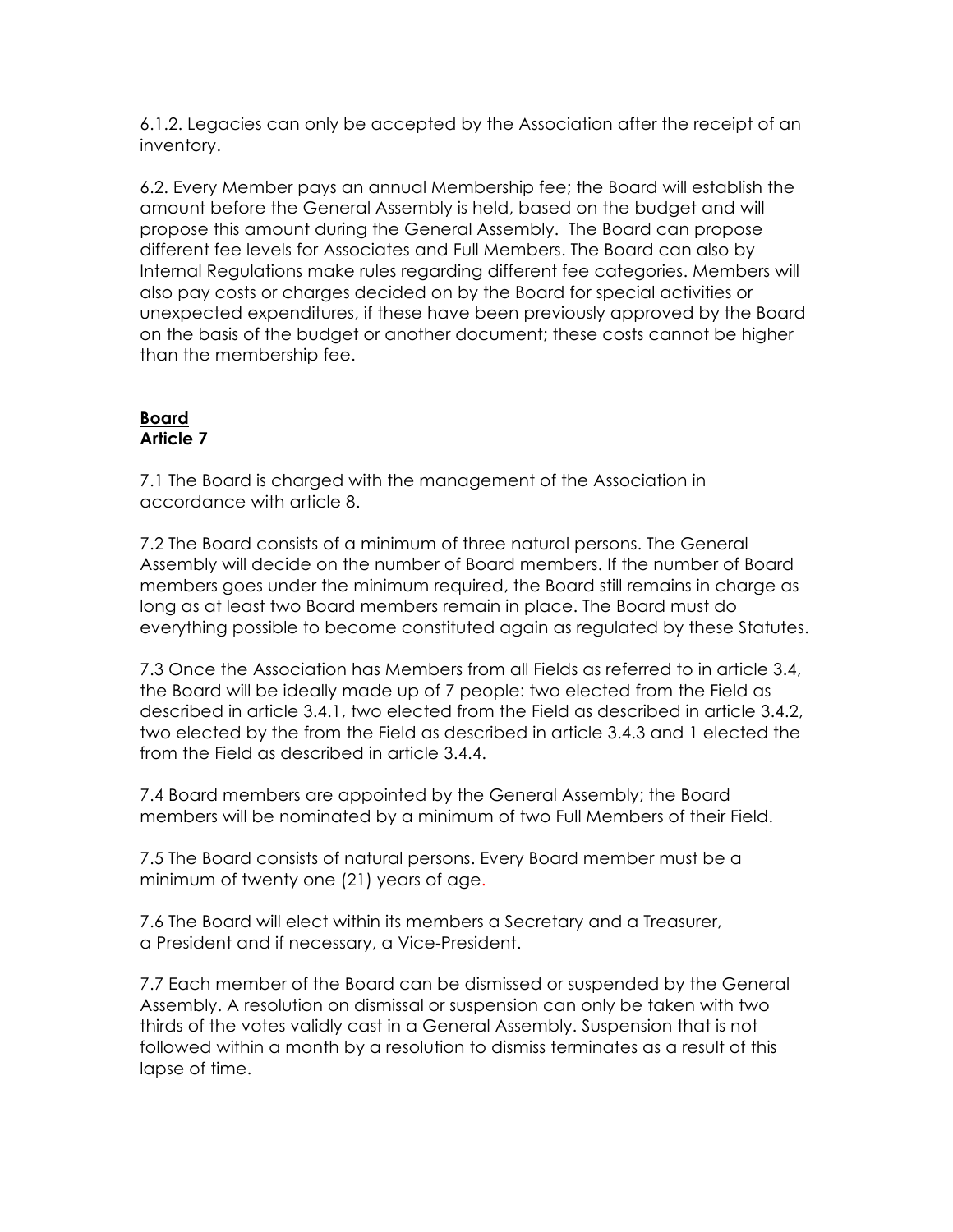7.8 The Board members can retire from the Board but this must be done in writing and with a notice period of a minimum of three months.

7.9 Every year at least one member of the Board will retire in accordance with a time schedule that has to be made by the Board. This member can immediately stand for re-election. Board members will be appointed by the General Assembly for four year terms.

7.10 The Board requires the prior approval of the General Assembly before signing agreements on acquiring, disposing or encumbering of registered property; before signing agreements wherein the Association becomes the guarantor of or co-debtor with a third party. Here is referred to article 8.2 of the statutes.

7.11 If the Board consists of at least 5 persons, the Board can decide that the President, Secretary and Treasurer will be charged with certain administrative tasks that are written down in Internal Regulations while the other administrative tasks will be undertaken by the Board in general. In this case the President, the Secretary and the Treasurer will be named "Daily Board" while the general administration will be named "General Board".

#### **Representation Article 8**

8.1. The association is represented by at least two Board members acting jointly. Every Board member can be represented by written proxy.

8.2. The limitation mentioned in article 7.10 also applies to the power of Representation. This limitation can only be invoked by the Association.

#### **Financial year, bookkeeping and annual documents Article 9**

9.1. The financial year is the calendar year.

9.2. The Board is obliged to keep records of the financial condition of the Association in such a manner that the rights and obligations of the Association are known at all times.

9.3. The Board is obliged to keep these records as mentioned in article 9.2 and in article 10 for seven years.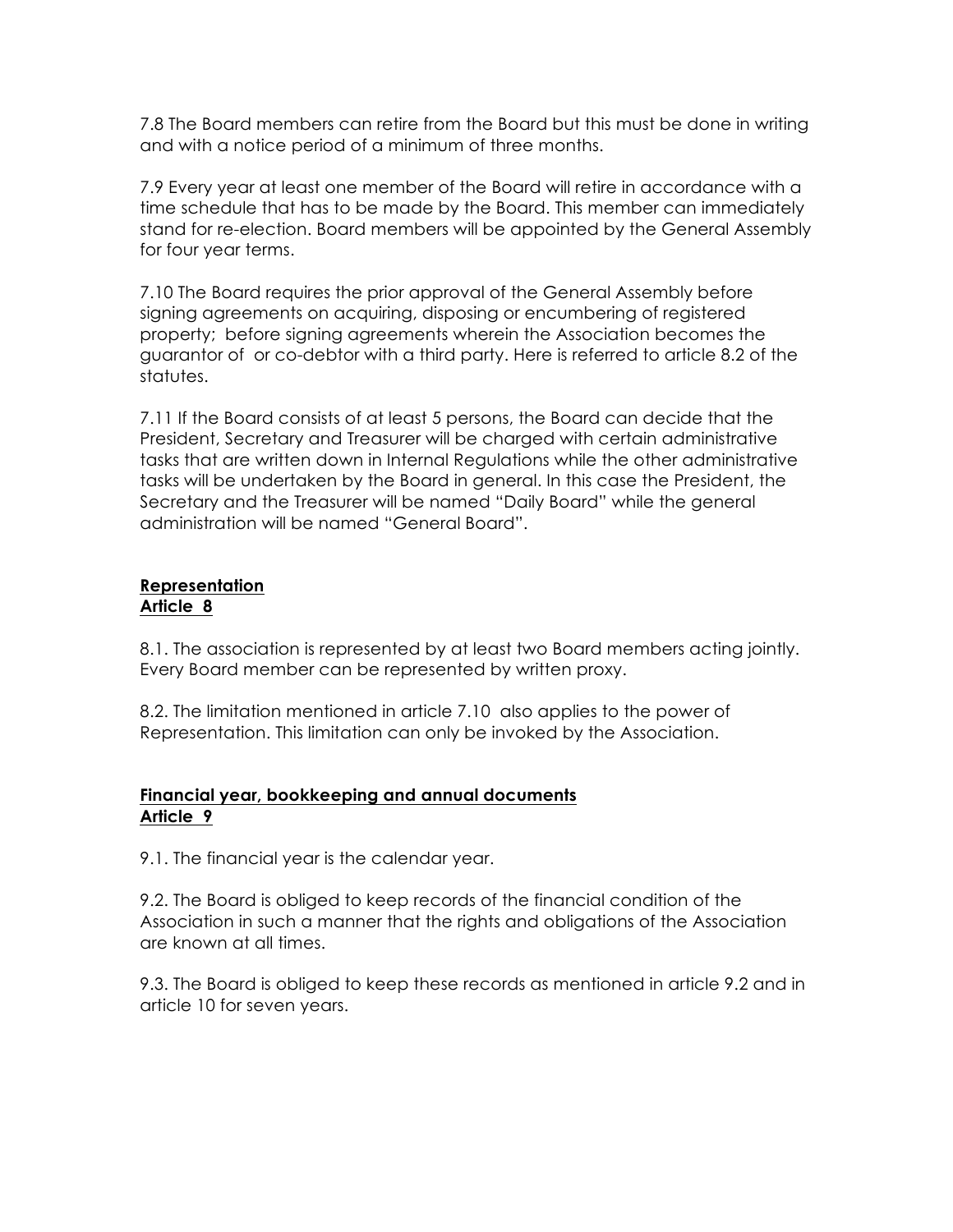# **Annual Meeting, Audit Committee Article 10**

10.1 Not later than within six months after the end of the Association's year, a General Assembly –the Annual Meeting – must be convened, unless prolongation is given by the General Assembly.

During this meeting the Board will give its annual report about the business and management of the Association. The Board will present the balance sheet and the statement of income and expenditure and explanatory notes for Approval to the General Assembly. These documents will be signed by all Board members; if the signature of any one of them is missing, the reasons for this shall be given.

10.2. The General Assembly will nominate every year – but at least 30 days before the yearly meeting - a Committee of at least two Full members, who cannot be members of the Board, to examine the documents referred to in 10.1. This committee will report its findings to the General Assembly. If this requires special knowledge of bookkeeping, the Committee can be assisted by an expert – the costs will be paid by the Association.

10.3 The Board has to give all necessary information to this Committee, and if asked for, they will show cash and all other valuables of the Association and give access to the books and documents of the Association.

10.4 Approval by the General Assembly of the annual report and accounts shall discharge the Board except for what does not appear in those accounts.

10.5 If approval of the accounts is denied, the General Assembly will appoint another Committee consisting of at least three Full members who will conduct another investigation into those accounts. This Committee will have the same competences as the previous committee. It will report its findings to the General Assembly within a month of its nomination. If here approval is also refused, the General Assembly will be required to take measures as deemed necessary in the interests of the Association.

10.6 The matters mentioned in 10.2, 10.3 and 10.5 are not applicable where an accountant gives a declaration of fidelity in conformance to article 2:393 section 1 of the Civil Code.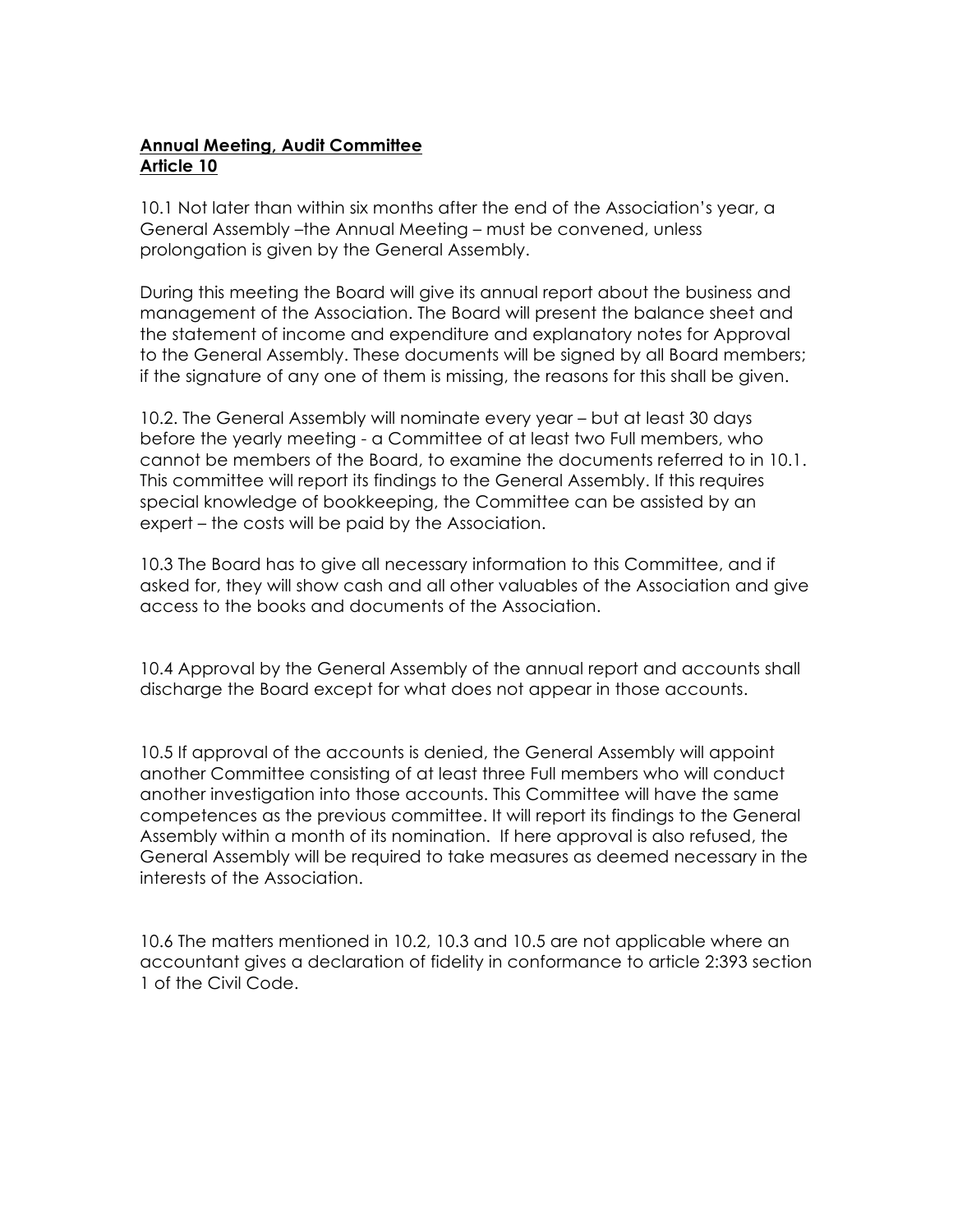# **Convening the General Assembly Article 11**

11.1 General Assemblies are convened by the Board with a notice period of at least seven days. Notice of meetings must be sent in writing to all Members. A notice in writing can also mean a notice sent by email.

11.2 Except for the Annual Assembly mentioned in article 10, General Assemblies can be held as often as the Board considers appropriate but also on the written request with mention of the subjects on the agenda, of at least as many Full Members as would be entitled to cast one tenth of the votes in the General Assembly when all members are present or represented.

11.3 After receiving a request as mentioned in article11.2 the Board is obliged to convene a General Assembly within a period no longer than four weeks after the submission of the request. If within fourteen days of receiving the request by the Board no action is taken concerning the request, the applicants themselves may proceed to convene an Assembly in the same manner as would be done by the Board.

11.4 General Assemblies can be held virtually by computer and votes can be cast by email, provided this is mentioned in the notice to convene.

## **Decision-making Article 12**

12.1 Concerning the Decision-making in this Assembly:

12.1.1 Only Full Members are entitled to attend the General Assembly. Full Members have one vote each. Every Full Member has the right to cast its vote through another Full Member by way of a written proxy. No one can hold more than one proxy. Suspended members have no access to the General Assembly except that part of the meeting where the resolution of suspension will be dealt with. The General Assembly can decide whether people other than Full Members can have access.

12.1.2 Valid resolutions can only be made if one third of the members are present or are represented. If this quorum is not met then a second meeting can be held after five days and within thirty days; in this second meeting, regardless of the number present or represented, decisions can be taken on the subjects of the first meeting, unless it is regulated otherwise by these Statutes.

12.2. A unanimous decision of all Full Members, even without holding a meeting and provided that it has been taken with prior knowledge of the Board, has the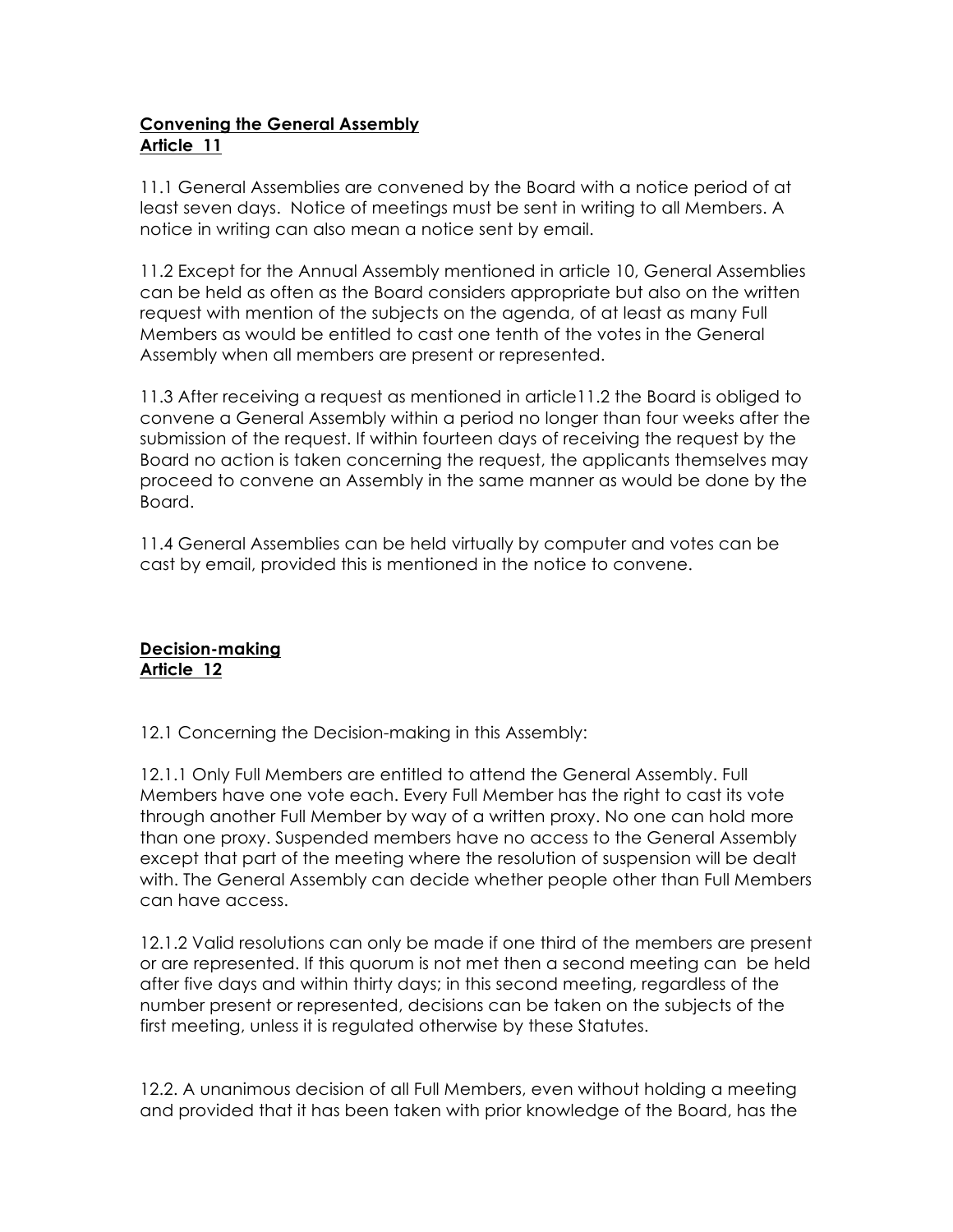same effect as a resolution of the General Assembly. Such a decision will be registered by the Secretary in the Minute Register and it will be mentioned during the next General Assembly.

12.3. Votes concerning business are cast orally, and those concerning persons in writing. Decision-making by acclamation is possible where this is proposed by the President and approved by the General Assembly.

12.4 Insofar as not provided otherwise in the statutes or by law, all resolutions are passed by a majority of the votes validly cast. In the event of a tie the resolution is not passed. In the election of a person he who has more than half of the votes cast for his name will be elected. If no one has a majority, if after an intermediate vote, a second vote will be organized between the two persons who have the most votes, and then the person who has the majority of the votes in this election will be elected. If after this second election there is still a tie, the outcome of it will be decided by fate (such as the tossing of a coin).

12.5 Votes mean validly cast votes. Blank votes and invalid votes are considered not to have been cast. Those blank or invalid votes are only taken into account to calculate the quorum.

12.6 The result of the vote announced by the President during the assembly is binding unless its validity is questioned immediately afterwards; in which case a second, new vote, will be held if the majority of the assembly asks for it, or if the original vote was not in writing or by a head count, and where one person present with the right to vote, desires such an outcome. Once this vote has been held the legal effects of the first vote are no longer valid.

12.7 If mentioned in the notice of the meeting, each Full Member is entitled to participate, in person or by written proxy, in the General Assembly by means of electronic communication, to speak in it and perform (if entitled) the right to vote. Provided that the Full Member can be identified via this way of electronic communication, he can take part directly in the proceedings of the meeting and participate in the deliberations.

12.8 The Board can impose conditions on the use of electronic communication by Internal Regulation. If the Board has made Internal Regulations about this they must be put in the notice to convene.

12.9 Votes cast prior to the General Assembly via electronic communication, but not earlier than the thirtieth day before this meeting, shall be considered as votes cast at the meeting (of the General Assembly).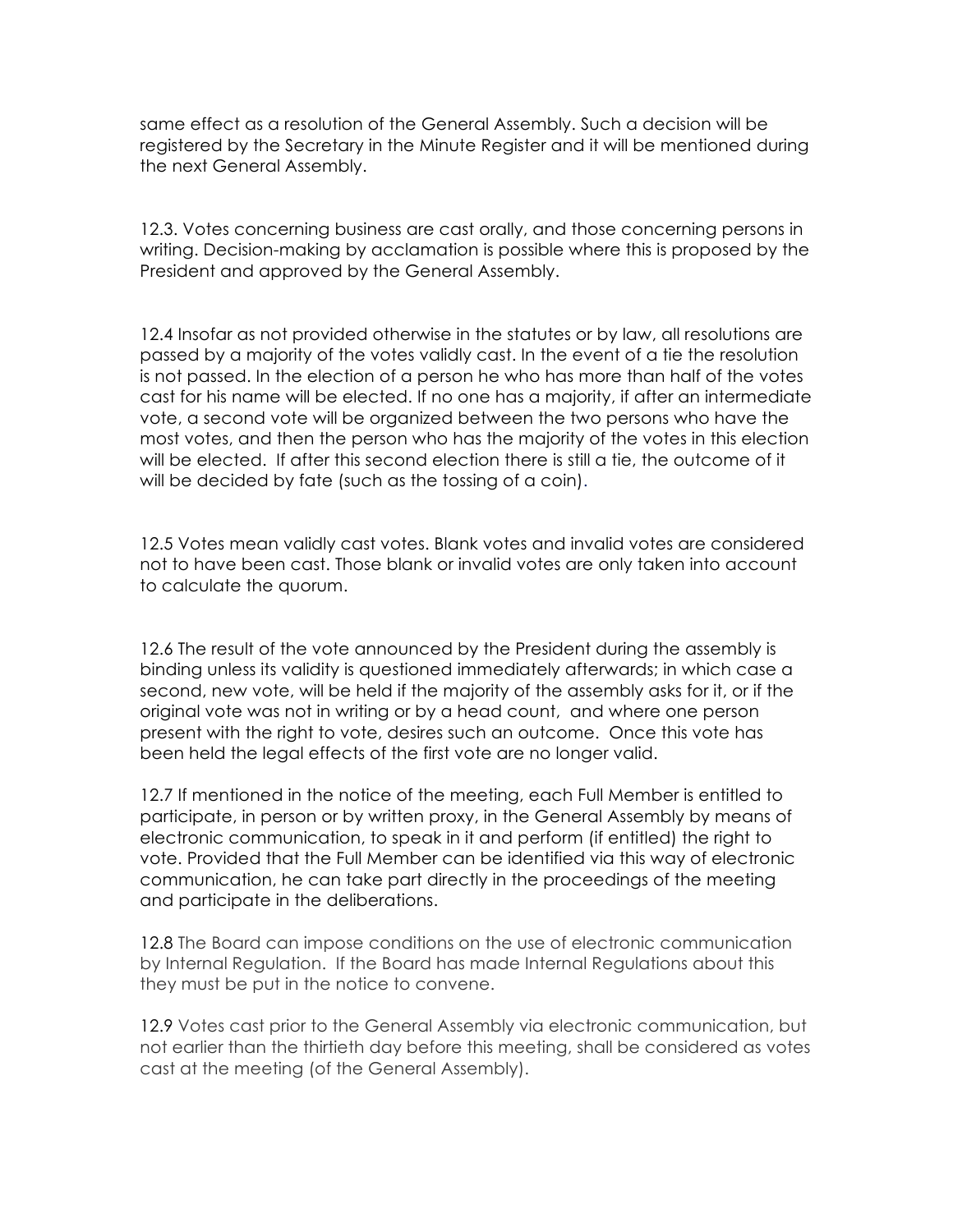# **Chairing and Minutes Article 13**

13.1. The President of the Board chairs the meetings. In his absence or when impossible to do so, the Board will decide which other Board member will chair the meeting.

13.2. Minutes of a General Assembly will be made by the Secretary or by another member designed by the Chair of all matters discussed during the meeting. Those minutes will be on the Agenda of the next General Assembly.

## **Amendment of Statutes Article 14**

14.1 The Statutes of the Association cannot be amended unless by a resolution of a General Assembly which has been convened stating that at that meeting Amendment of the Statutes shall be proposed. At least fourteen days' notice must be given before convening such a meeting.

14.2. Those who convene the General Assembly to discuss a motion to amend the Statutes, shall, at least five days before the meeting, make available for inspection, a copy of that motion in which the proposed amendment has been put in writing, at a place where the Members can consult it until the end of the day of the meeting.

14.3. A resolution to amend the Statutes requires at least two thirds of the votes validly cast in the General Meeting during which at least two thirds of the Full Members are present or represented.

14.4. In cases where this quorum has not been attained a resolution to amend the Statutes can be passed, no matter how many members are present or represented, at a further Assembly held after a minimum of five but before thirty days after the first, with a majority of two thirds of the votes cast.

# **Amendment of Statutes outside the Assembly Article 15**

All that is defined in article 14 is not applicable if during the General Assembly all Members are present or represented and the decision to amend the statutes is taken by an absolute majority of votes.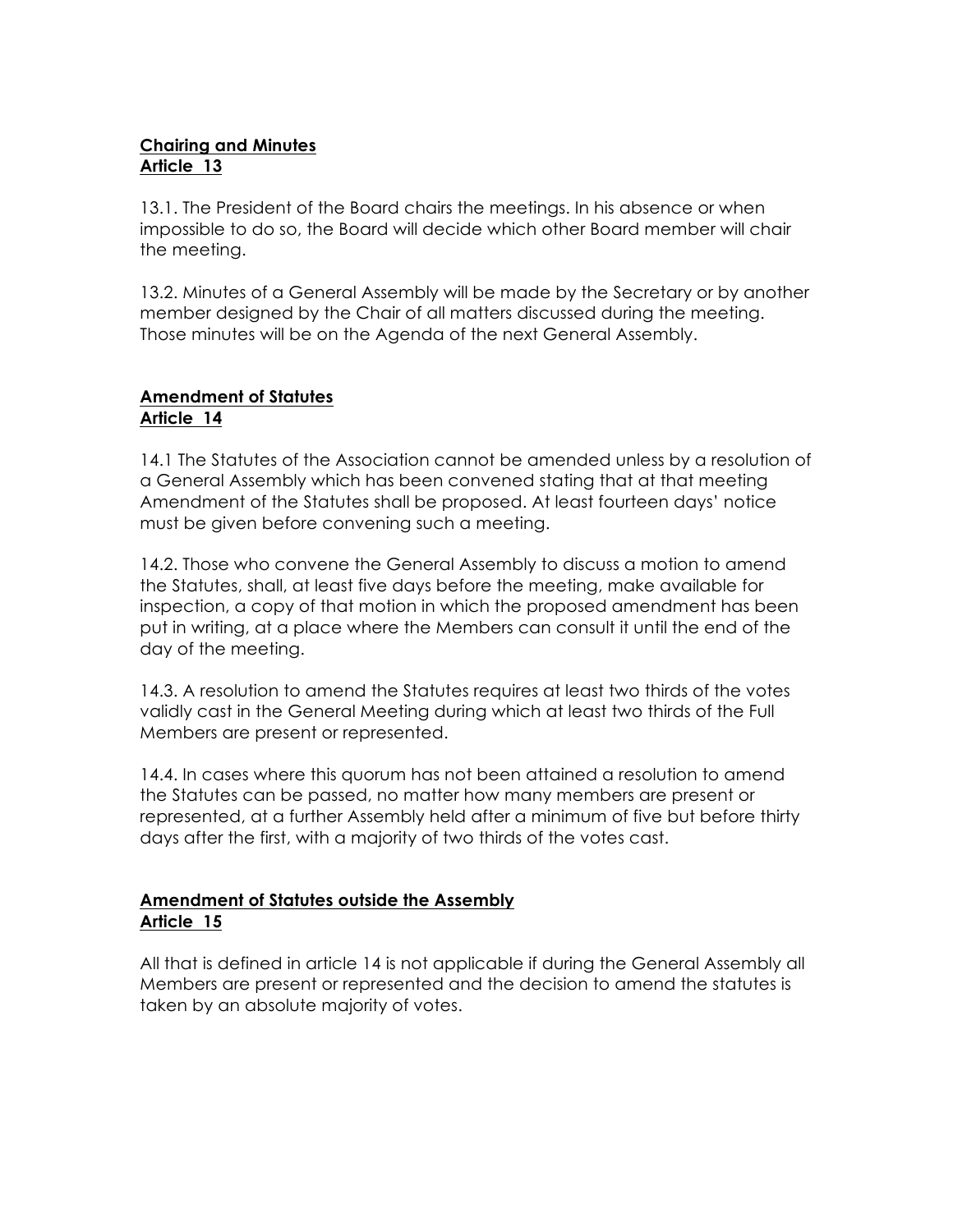# **Effect of Amendment of Statutes Article 16**

16.1. An amendment of Statutes shall not take effect until after a notarial instrument has been drawn up. Each member of the Board is authorized to have the instrument executed.

16.2. The Board has to deposit an authentic copy of the amendment with a completely modified text of the Statutes in the office of the Chamber of Commerce of the place where the Association has its Registered Office.

# **Dissolution and Liquidation Article 17**

17.1. The Association may be dissolved by a resolution of the General Assembly taken with a majority of two thirds of the validly cast votes during a meeting where at least three quarters of the members are present or represented. Furthermore the Association can be dissolved in the other cases mentioned in the law (article 19 van Boek 2 B.W.)

17.2. In the absence of a quorum, regardless of the number at the meeting present or represented, it can be decided that the Association will be dissolved at a subsequent meeting that will be held at least five days but no later than thirty days after the first where there is a majority of two thirds of the votes cast.

17.3 The notice of such a meeting as described in paragraphs 1 and 2 of this Article must state that the meeting will be held to dissolve the Association. The term of notice of such meetings should be at least fourteen days.

17.4. If in the resolution to dissolve no liquidators have been assigned then the Liquidation will be enacted by the Board in respect of all legal dispositions.

17.5. In accordance with a resolution to be taken by the General Assembly, the surplus assets at the time of Liquidation shall be put at the disposal of one or more public institutions or organizations pursuing more or less the same goals as the Association. The liquidators will then transfer the positive assets.

17.6. After the Dissolution the Association shall continue to exist to liquidate its assets. During this Liquidation period the provisions of the Statutes and regulations of the Association will be maintained. In all documents and announcements of the Association the words "In Liquidation" must be added to its name.

17.7. Books and documents of the Association must be kept by a legal entity or a natural person designated by the liquidators for seven years after the end of the Liquidation.